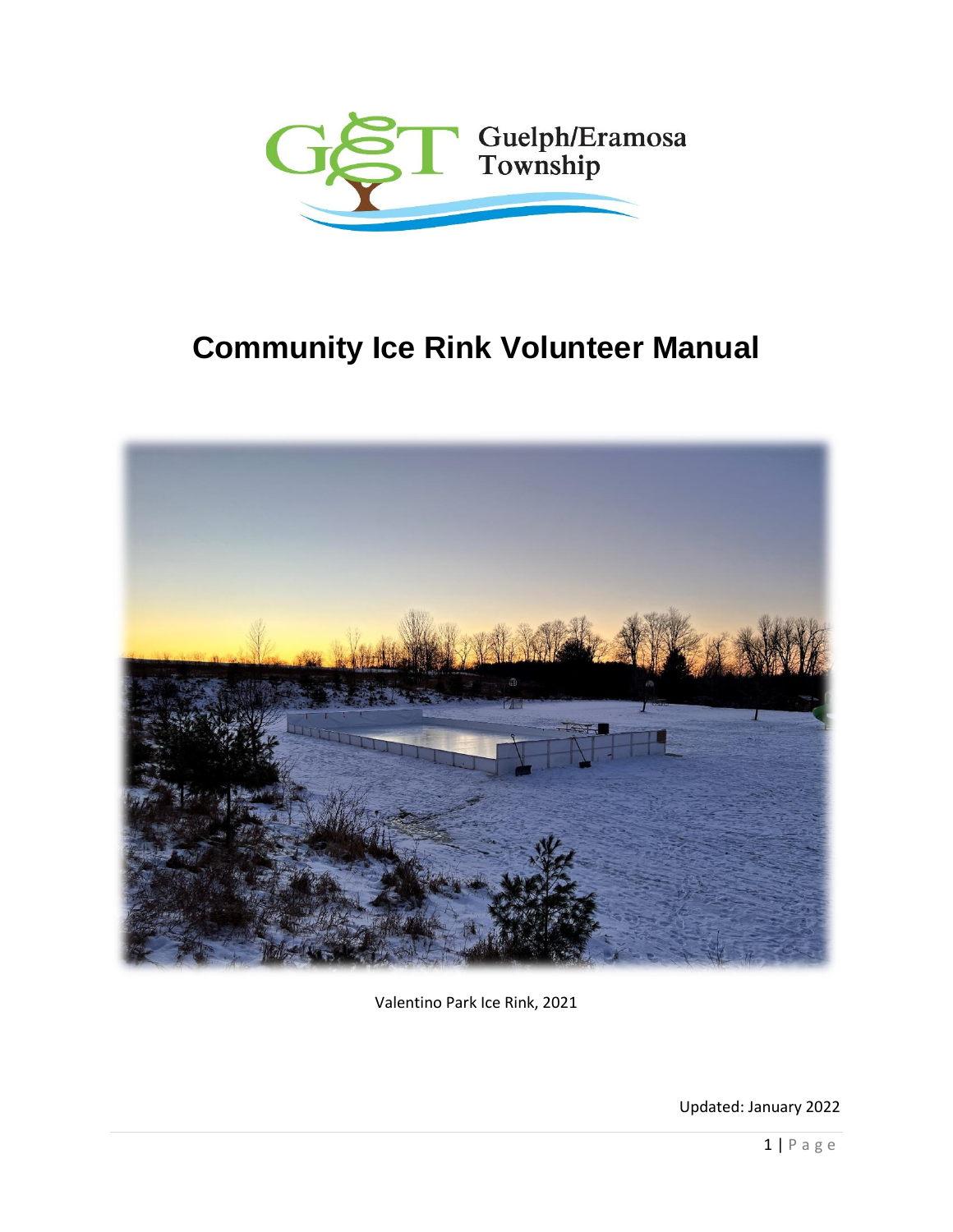# **Table of Contents**

| <b>Title/Topic</b>                          | Page #         |
|---------------------------------------------|----------------|
|                                             |                |
| Introduction                                | 3              |
| <b>Rink Request</b>                         | 3              |
| <b>Township Responsibilities</b>            | $\overline{4}$ |
| Duties of the Ice Rink Team                 | $\overline{4}$ |
| Light                                       | $\overline{4}$ |
| <b>Rink Safety</b>                          | 5              |
| <b>Rink Use</b>                             | 5              |
| <b>RZONE- Respect Policy</b>                | 6              |
| Constructions & Maintenance of the Rink     | 6              |
| <b>Outdoor Rink Layout</b>                  | $\overline{7}$ |
| Guidelines for 1 <sup>st</sup> Sheet of Ice | $7 - 8$        |
| <b>Reporting Damage &amp; Vandalism</b>     | 9              |
| How to Contact the Township                 | 9              |
| Ice Rink Daily Inspection Log               | 10             |
| <b>Volunteer Application Form</b>           | 11             |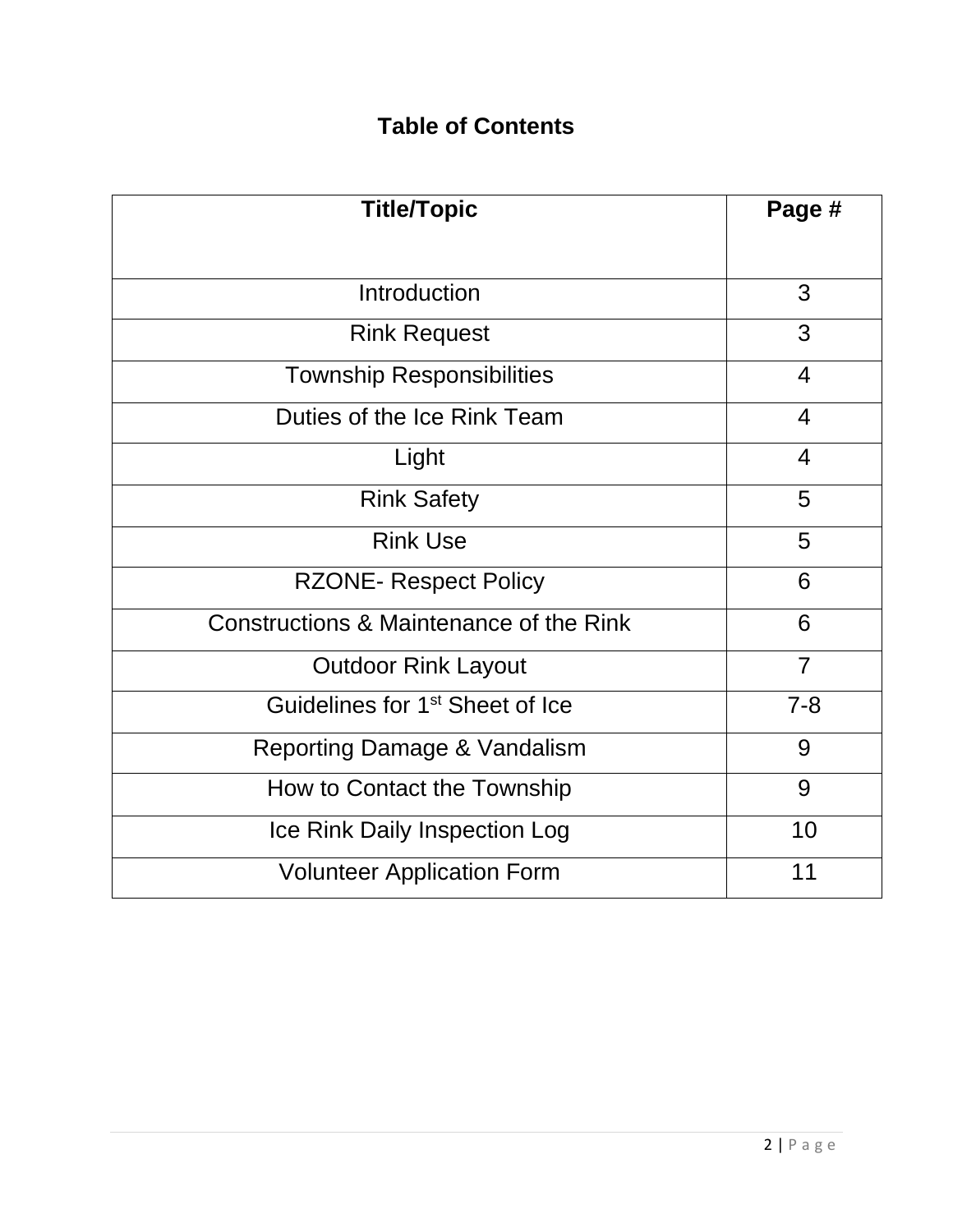# **Introduction**

The Township of Guelph/Eramosa is committed to working with community volunteers to provide quality outdoor ice rinks throughout the Municipality during the Winter months.

Some of the benefits of outdoors natural rinks are:

- Friends and families spending time together outdoors doing what they love.
- Providing a safe & healthy lifestyle option for the community at no cost.
- Providing free unscheduled skating for the community.
- Helps to enhance the community spirit through free play.

### **Rink Request Process**

A volunteer group in the Township of Guelph/Eramosa may apply to the Parks and Recreation Department to operate an outdoor ice rink. The core group of volunteers should consist of five or more persons to support the construction, maintenance, and daily inspections of the community outdoor ice rink. Each volunteer will be required to complete and sign an Ice Rink Volunteer Application. (See page 11)

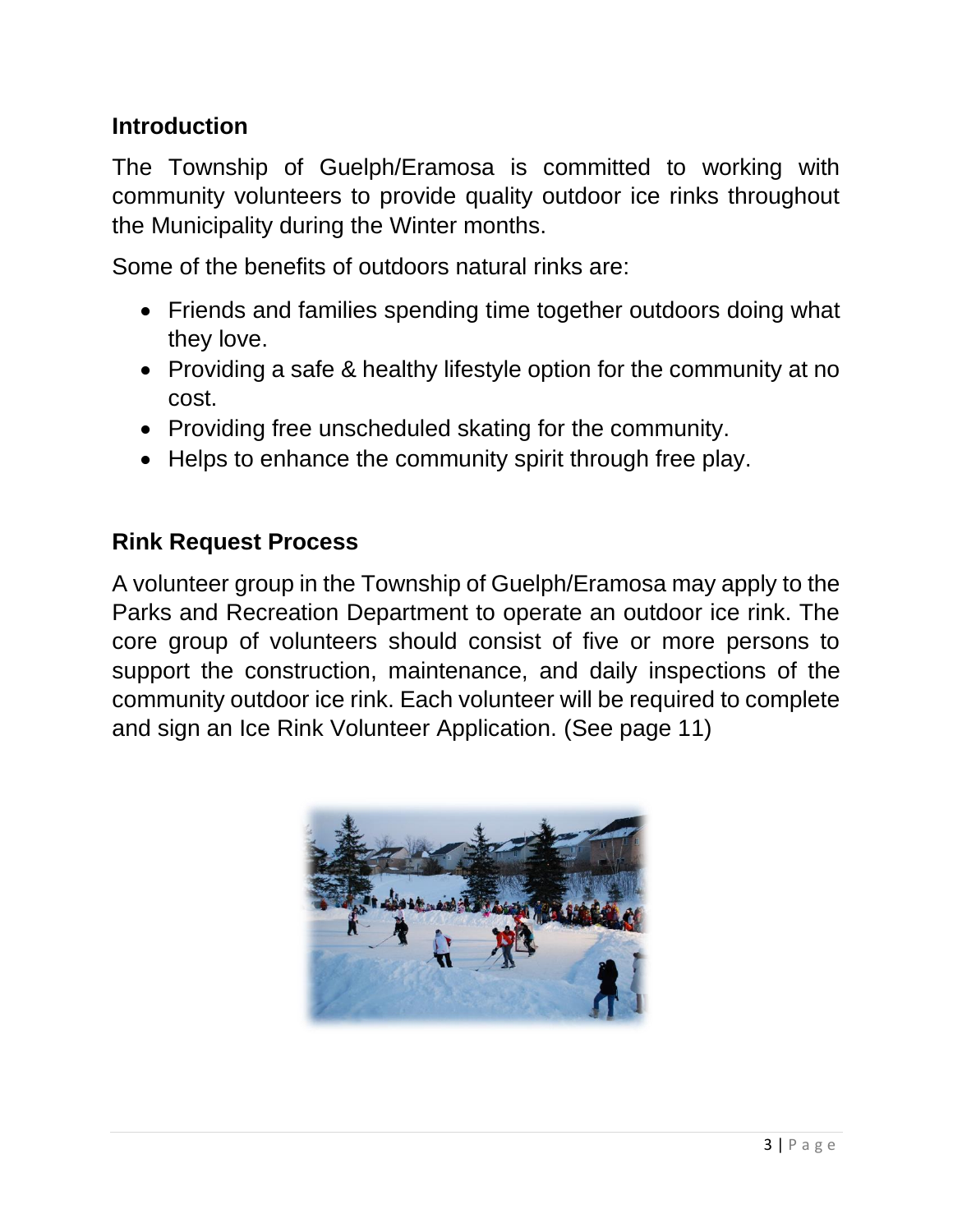# **Township Responsibilities**

The Parks and Recreation Department will assist as follows:

- Maintain municipal water supply
- Conduct weekly safety inspections and post the rink open or closed as required.
- Conduct start-up meeting/site visit with Team Leaders at the beginning of the season, provide basic instruction.
- Supply the following to each rink:
	- o hoses & nozzles
	- o shovels
	- o access to a water source
	- o two picnic tables

# **Duties of the Ice Rink Team**

- Establish a team of volunteers including a team leader per the Township's Ice Rink Policy.
- Each volunteer will complete an application form.
- Construct and regularly maintain the rink.
- Post the rink open or closed pending the ice surface conditions.
- The Team Leader is responsible for ensuring that the Outdoor Ice Rink Inspection Log (see page 11) completed daily when the rink is posted open.

# **Lights**

For the rinks that have lighting, Township Staff will set the timer to come on at dusk and go off at 10:00 pm. A manual override switch is installed on the timers in the parks to allow the rink team the ability to turn the lights on any time after 10 pm to flood the ice rink. Flooding times may be restricted if complaints are received from the residents residing near the rinks. During periods when the rink is not being used such as warm weather, the Parks and Recreation Department staff will turn off the lights.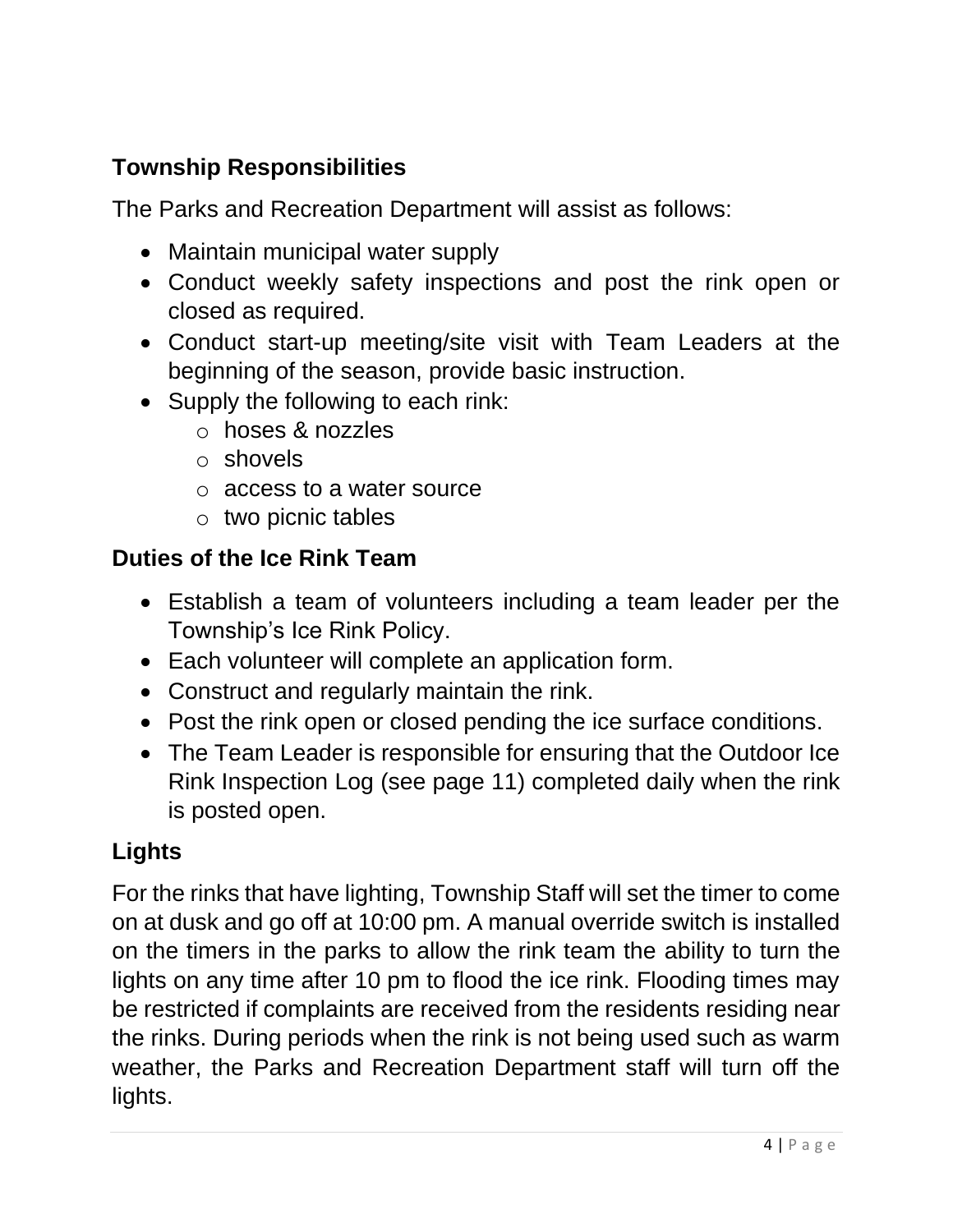# **Rink Safety**

The municipality has an obligation to ensure that anyone entering onto its properties is reasonably safe. When a municipality recognizes or promotes an activity at a particular location, it assumes the responsibility to provide facilities that are constructed and maintained in a safe condition. Every volunteer with the Township has the continuing responsibility for their personal safety, the safety of fellow volunteers/workers and the safety of the general public when carrying out their duties.

The primary function of a risk management program is to prevent accidents while providing a safe environment for park visitors. Volunteers are required to identify risks, take the necessary corrective actions and document both. Any potential hazard (within the park) that cannot be corrected immediately should be reported as soon as possible to the Parks and Recreation Department including after-hours 519-856-9596 ext 113.

The following guidelines are recommended:

- Members of the general public should be asked not to utilize the ice when volunteers are working on the rink including: flooding, snow clearing and when ice repairs are being completed.
- Volunteers should wear appropriate clothing for the seasonal temperatures and weather along with footwear that provides good traction on slippery services.
- Volunteers should not conduct any work alone in the interest of personal safety.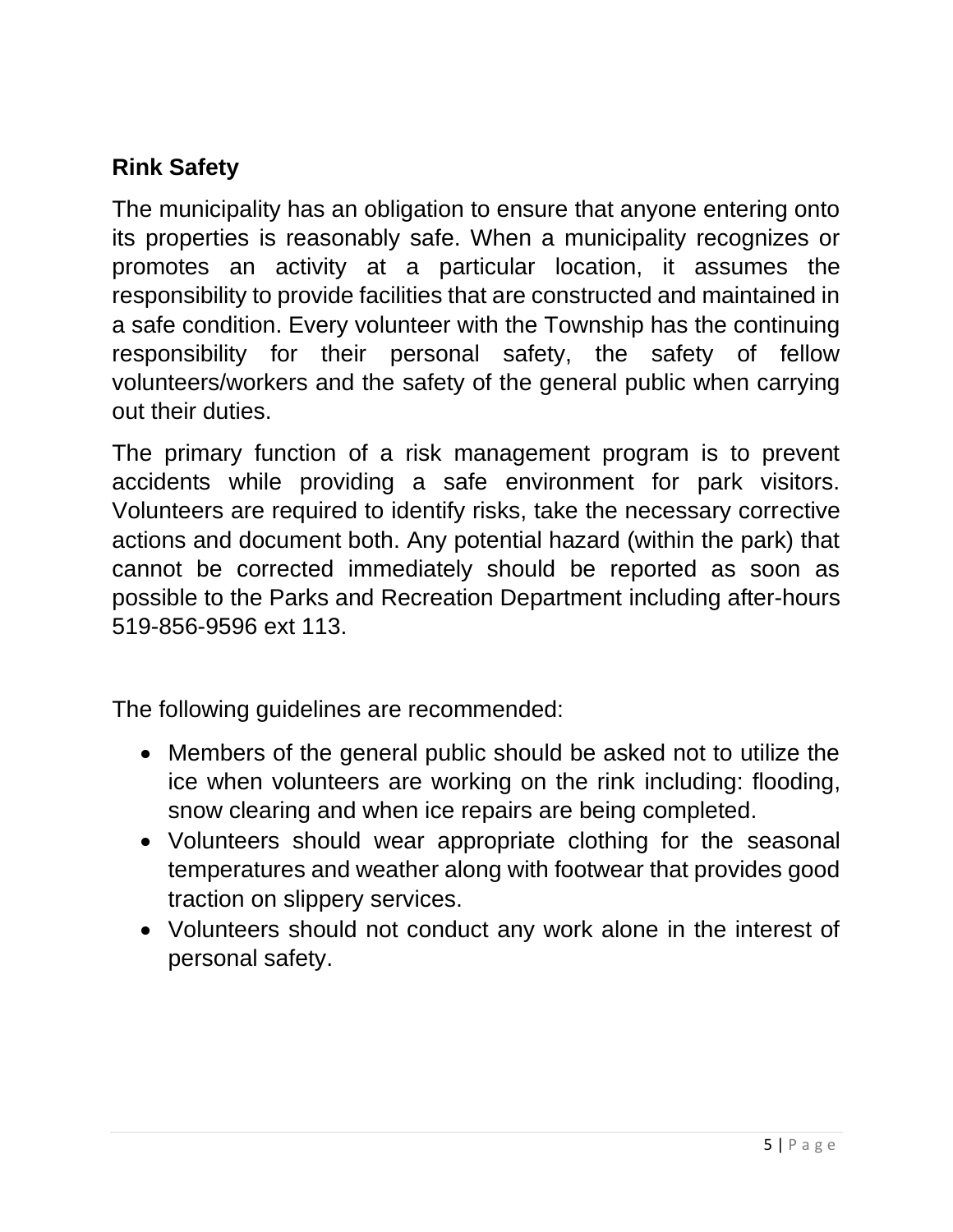# **Rink Use & Rzone Policy**

Rinks are maintained at various parks throughout the Township and are accessible to all those who wish to participate during posted hours. Access may be denied by the Director of Parks & Recreation to an individual/group for conduct that:

- Is abusive or involves harassment of other park visitors/township staff/volunteers.
- Involves the willful destruction or vandalism of Township property and /or assets.
- Is contrary to reasonable and safe practices.
- Please visit [https://www.get.on.ca/respect-and-responsibility--](https://www.get.on.ca/respect-and-responsibility---the--rzone--policy-) [the--rzone--policy-](https://www.get.on.ca/respect-and-responsibility---the--rzone--policy-) to review the Township's policy regarding Respect and Responsibility while utilizing any Township Recreational Facility.



### **Construction and Maintenance of the Ice Rink**

The Team Leader will ensure that the ice rink is inspected daily when posted in "open" status and maintained on a regular basis. The volunteers will be responsible for posting the rink closed if the ice is unsafe for skating. After heavy usage periods i.e. Saturday or Sunday, the ice may require more maintenance than the usual flood. Ice may require patching of ruts and holes and may also require an additional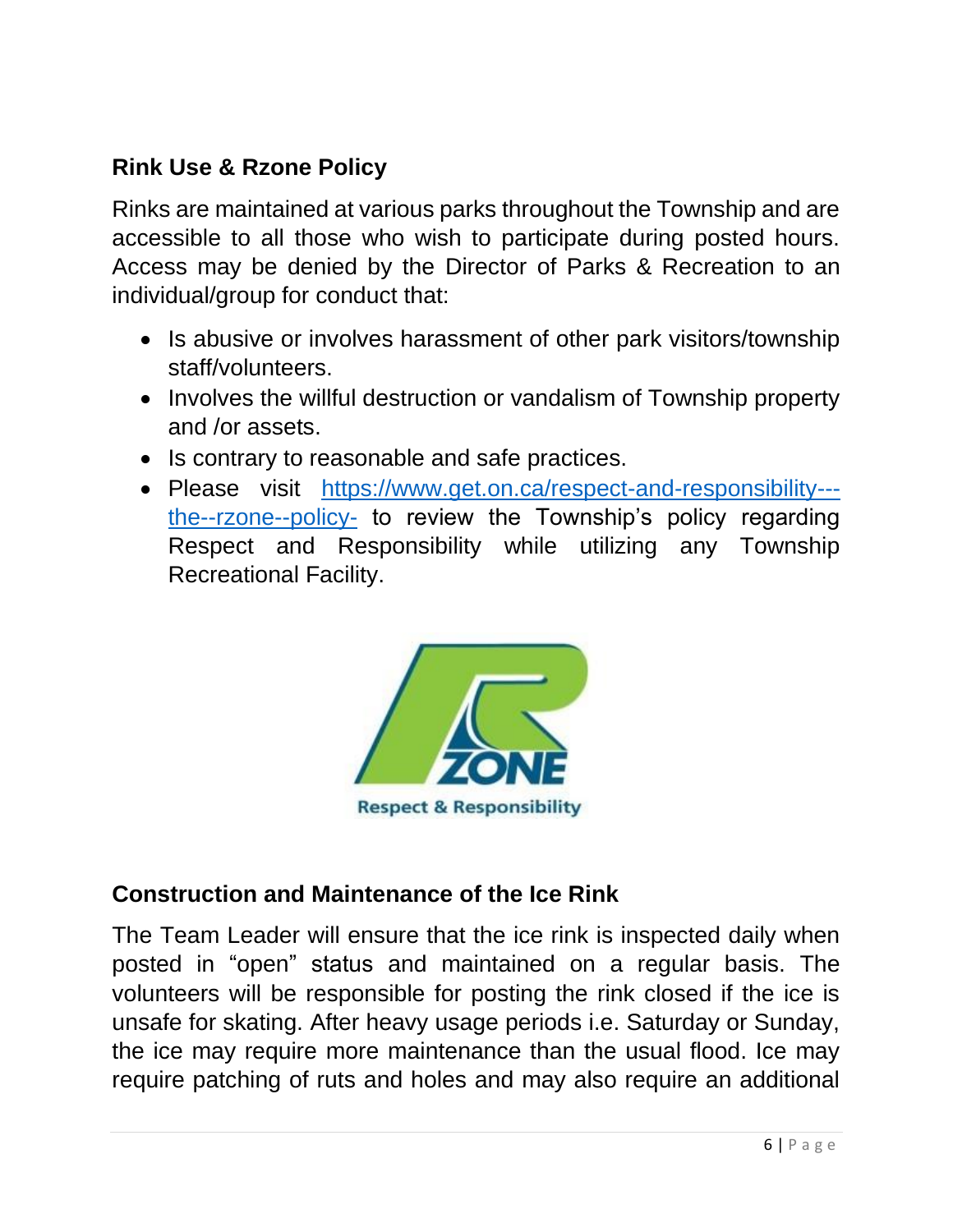flooding to ensure its' safety. Ice should be leveled, including corners and any other areas of concern on a regular basis. Areas of the ice surface that tend to become lower will require additional water added to maintain a standard ice thickness. If the ice is deemed to be unsafe, it will be posted closed until further notice. The Township also has the right to close a rink if it is deemed unsafe. All ice maintenance activities must be documented in the Outdoor Ice Rink Inspection Form (see page 10.)

# **Outdoor Rink Layout**

Staff will meet with the Team Leader to discuss the rink size and location appropriate for each individual park. Each location ideally will have a separate area for hockey and public skating with a physical barrier such as a snowbank between them. Hockey nets are to be placed so that the public is not skating or sitting behind either net. The Parks & Recreation Supervisor will have final approval on the layout of each ice rink.

# **Guidelines for Laying the First Sheet of Ice**

General conditions required:

- The temperature must be consistently below -5.
- The ground should be frozen.
- There should be a blanket of snow 5-6 inches thick
- The snow should leveled and packed.

Now you are ready for your water; pick a time when it is the coldest, late in the evening as opposed to mid-afternoon.

Be prepared to spend considerable time at this stage as it is the most important one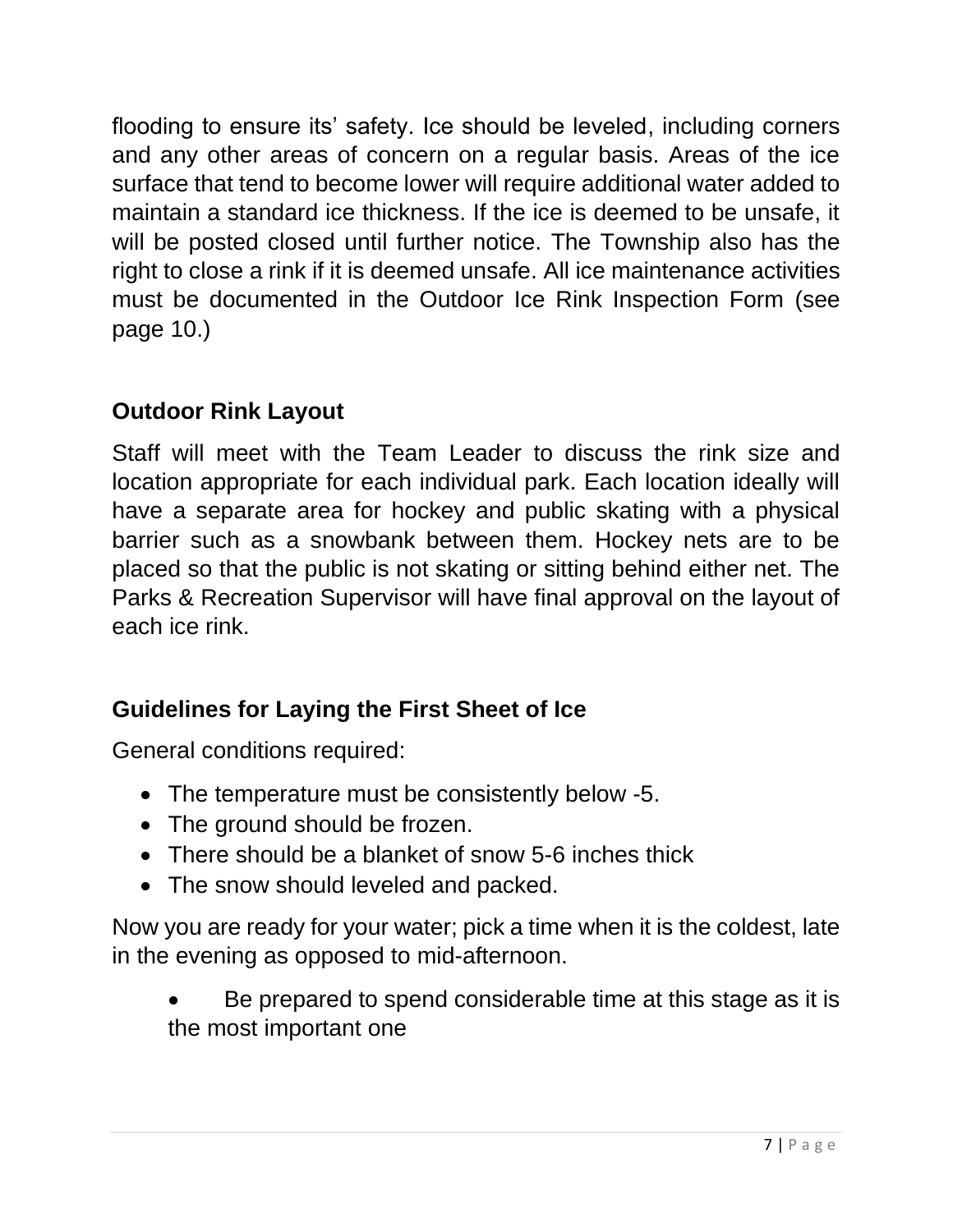Use supplied hose equipped with a nozzle capable of producing a fine spray [without the spray capability, ice production will be poor]

• Turn the nozzle to a fine spray and systematically begin to sprinkle the packed snow

• Don't put too much water on the first pass, must be enough to dampen the surface

*Note: Try not to walk on the ice rink until a solid sheet is obtained, the snow has a tendency to crystallize and form "channels" if the snow is very light or if too much water is added at one time. If this occurs, fill the "channels" with snow and sprinkle light with water. Continuous sprinkling with the fine coats of water will eventually result in a solid surface of ice that may be walked on. However, it will be rather rough and not suitable for skating.*

Flooding should only be done when it is cold enough to freeze. Start at one end of the rink and apply an even spray across the width. Work progressively down the rink until the entire rink has been sprayed. The flooding pattern should allow you to apply water to the complete surface of the rink without overlapping or causing you to walk on freshly watered surface.

After the first flood is frozen, continue adding floods until you have a minimum of 1" base of ice and the rink is somewhat flat and level. Water seeks its own level. Eventually if consistent floods are applied, the rink will become flat, level and ready for skating.

*Note: In the interests of water conservation, flood only when the temperature reaches less than -5 degrees Celsius. Between floods turn volume down to half for no more than 15 minutes, if longer, drain the hose.*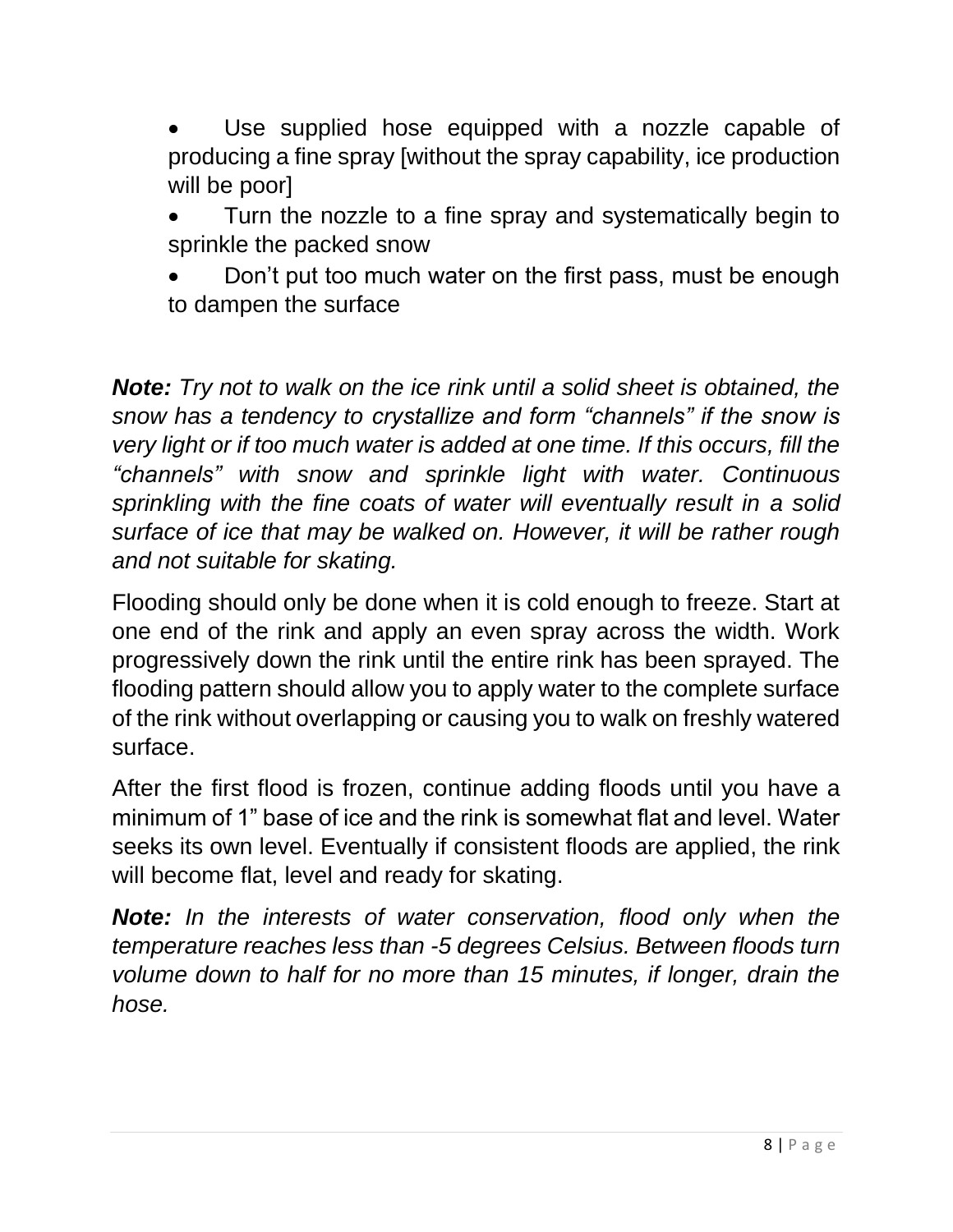### **How to Deal with Damage & Vandalism**

The ice rink team should report all damage and/or vandalism to Parks & Recreation Department as soon as possible and provide enough interim maintenance to reduce/eliminate any immediate hazards until staff can provide repairs. If vandalism reoccurs in the park, Parks & Recreation Department staff and your rink team will need to look at other alternatives.

Please follow the following procedure when reporting any incident to the Township of Guelph/Eramosa including accidents or vandalism:

### Normal Business Hours

If the problem arises between 8:30 a.m. and 4 p.m. Monday to Friday and is of a "technical" nature please call Kristen at the Township of Guelph/Eramosa office at 856-9596 Ext. 113 or email [parks@get.on.ca](mailto:parks@get.on.ca)

### After Hours Call Procedure

If the problem arises during the evening or on the weekend, please call the Township of Guelph/Eramosa Office at 519-856-9596 ext 150 and speak with the After-Hours Service.

### **This number is to be used in emergencies only (i.e.: accidents, broken water line). If the situation is not an emergency and it can wait until the next business day, please do so.**

When reporting an incident to the Township of Guelph/Eramosa you will need to provide the call taker the following information:

- Your name and phone number
- The name and location of the park site
- the reason for your call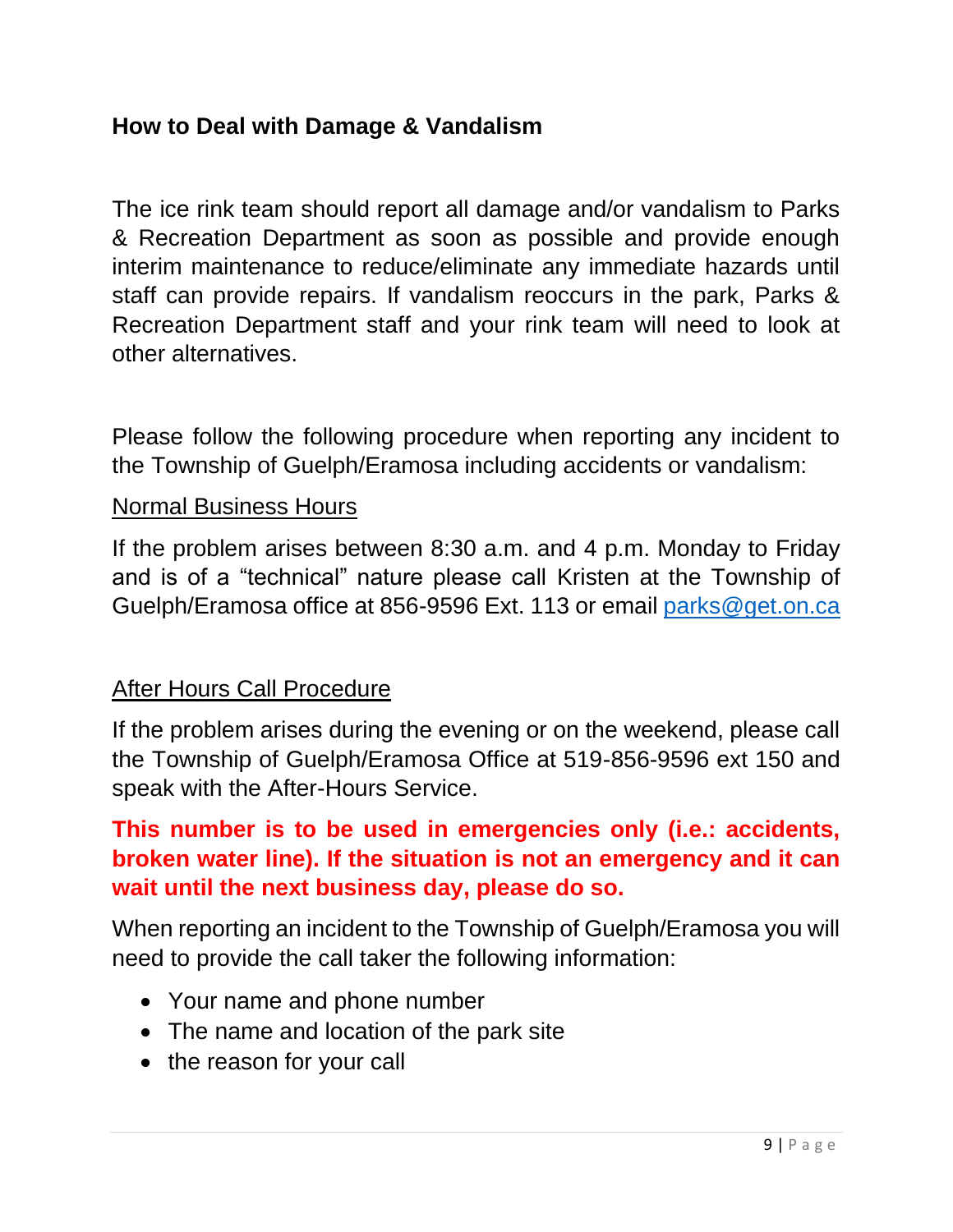

| Date: (mm/dd/yr)                   | Time: am/pm (please circle)         |                                        | Temperature: Celsius                     |                 |
|------------------------------------|-------------------------------------|----------------------------------------|------------------------------------------|-----------------|
| Signs: Posted Open: $\Box$         | Posted Closed: □                    |                                        | Missing: $\Box$                          |                 |
| <b>Ice Conditions:</b>             |                                     |                                        |                                          |                 |
| <b>Overall Condition</b>           | Good: $\square$                     | Fair: $\square$                        |                                          | Poor: $\square$ |
| Perimeter of Rink (snow banks)     | Good: $\square$                     | Fair: $\square$                        |                                          | Poor: $\square$ |
|                                    |                                     |                                        |                                          |                 |
| Ice present and free of all debris | Yes $\square$                       |                                        | $No$ $\Box$                              |                 |
| Bare spots with holes              | Yes $\Box$                          |                                        | $No$ $\square$                           |                 |
| <b>Jagged Edges</b>                | Yes $\Box$                          |                                        | $No$ $\square$                           |                 |
| Smooth & free of cracks or ruts    | Yes $\Box$                          |                                        | $No$ $\square$                           |                 |
| Heaving                            | Yes $\Box$                          |                                        | $No$ $\Box$                              |                 |
| Ice Thickness (staff only)         | inches                              |                                        |                                          |                 |
| <b>Action Taken:</b>               |                                     |                                        |                                          |                 |
| Flood                              | Yes $\square$                       |                                        | $No$ $\square$                           |                 |
| Packed and repaired cracks & holes | Yes $\Box$                          |                                        | $No$ $\square$                           |                 |
| Repaired banks                     | Yes $\Box$                          |                                        | $No$ $\square$                           |                 |
| Shoveled snow                      | Yes $\Box$                          |                                        | $No$ $\square$                           |                 |
| <b>Equipment Inspection:</b>       |                                     |                                        |                                          |                 |
| Shovels                            | Good $\square$<br>Damaged $\square$ |                                        |                                          | Missing $\Box$  |
| Hoses & nozzles                    | Good $\square$                      | Damaged $\square$                      |                                          | Missing $\Box$  |
| <b>Nets</b>                        | Good $\square$                      | Damaged $\square$<br>Missing $\square$ |                                          |                 |
| Lights:                            | $N/A$ $\square$                     |                                        | Not working $\Box$<br>Timer wrong $\Box$ |                 |

#### **Volunteer:**

*Print name \_\_\_\_\_\_\_\_\_\_\_\_\_\_\_\_\_\_\_\_\_\_\_\_ Signature \_\_\_\_\_\_\_\_\_\_\_\_\_\_\_\_\_\_\_\_\_\_\_\_\_*